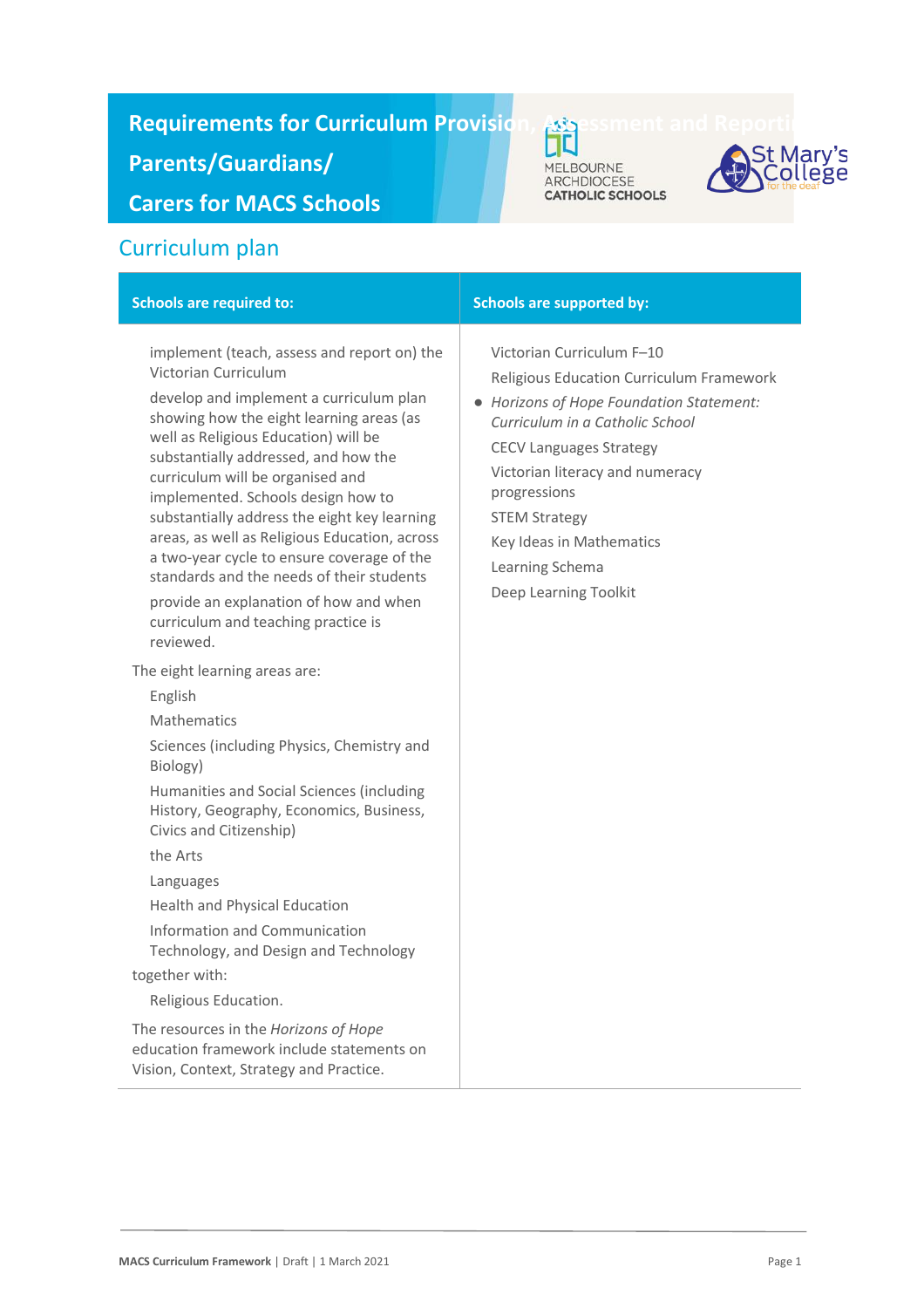# **Differentiated learning**

| <b>Schools are required to:</b>                                                                                                                                                                                                                                                                                        | <b>Schools are supported by:</b>                                                                                                       |
|------------------------------------------------------------------------------------------------------------------------------------------------------------------------------------------------------------------------------------------------------------------------------------------------------------------------|----------------------------------------------------------------------------------------------------------------------------------------|
| • use a whole-school approach to<br>differentiated teaching and learning for all<br>students, including:<br>$-$ students who are deaf or hard of hearing<br>$-$ students with disability<br>$-$ gifted and talented students<br>$-$ students who are learning English as an<br>additional language or dialect (EAL/D). | • Horizons of Hope Foundation Statement:<br>Learning Diversity in a Catholic School<br><b>CECV</b> Intervention Framework<br>$\bullet$ |

# **Student learning**

 $\overline{\phantom{a}}$ 

| <b>Schools are required to:</b>                                                                                                                                                                                                                                                                                                                                                                                                                                                                                                                                                                                                                                                                                                                                                                                                                                                                                                                                                                                                                                                                                                                                                                                                                                                                                                                         | <b>Schools are supported by:</b>                                                                                                                                                                                                                                                                                                                                                                                                                                                                                                              |
|---------------------------------------------------------------------------------------------------------------------------------------------------------------------------------------------------------------------------------------------------------------------------------------------------------------------------------------------------------------------------------------------------------------------------------------------------------------------------------------------------------------------------------------------------------------------------------------------------------------------------------------------------------------------------------------------------------------------------------------------------------------------------------------------------------------------------------------------------------------------------------------------------------------------------------------------------------------------------------------------------------------------------------------------------------------------------------------------------------------------------------------------------------------------------------------------------------------------------------------------------------------------------------------------------------------------------------------------------------|-----------------------------------------------------------------------------------------------------------------------------------------------------------------------------------------------------------------------------------------------------------------------------------------------------------------------------------------------------------------------------------------------------------------------------------------------------------------------------------------------------------------------------------------------|
| have appropriate processes in place to<br>support all students to progress towards and<br>achieve the learning outcomes normally<br>expected for their student cohort, and to<br>plan and achieve improvements in those<br>learning outcomes with regard to their age<br>and disability<br>demonstrate planning for improved student<br>learning outcomes, including:<br>- evidence of assessment schedules for all<br>students (Note: Schools should have<br>comprehensive assessment schedules in<br>place prior to NAPLAN at Year 3 to<br>identify students at risk.)<br>- evidence of using and reporting on<br>national testing (NAPLAN) data (as<br>appropriate to a specialist school),<br>explanation of how the data is analysed,<br>self-reflection reports, action plans)<br>- evidence of using student outcomes data<br>to inform goal setting against the<br>Victorian Curriculum and to design<br>improvement strategies<br>- teacher professional learning that is<br>informed by an analysis of student<br>performance data. For example, a plan to<br>improve student learning outcomes<br>including what data (such as NAPLAN,<br>annual assessment of language/social<br>skills development the school collects to<br>monitor outcomes)<br>- how the school analyses and uses data to<br>set goals and targets for outcomes, and to | School improvement survey data<br>$\bullet$<br>School data snapshots<br>VCAA data service<br>School improvement framework<br>• Horizons of Hope Foundation Statement:<br>Pedagogy in a Catholic School<br>Deep Learning Toolkit<br>$\bullet$<br>• School Improvement Plan<br><b>Annual Action Plan</b><br>Horizons of Hope Foundation Statement:<br>Leadership in a Catholic School<br>Victorian Curriculum F-10<br>• Teacher professional learning (PL) - in-<br>school PL; PL offered and/or sponsored by<br>MACS; PL delivered by the VCAA |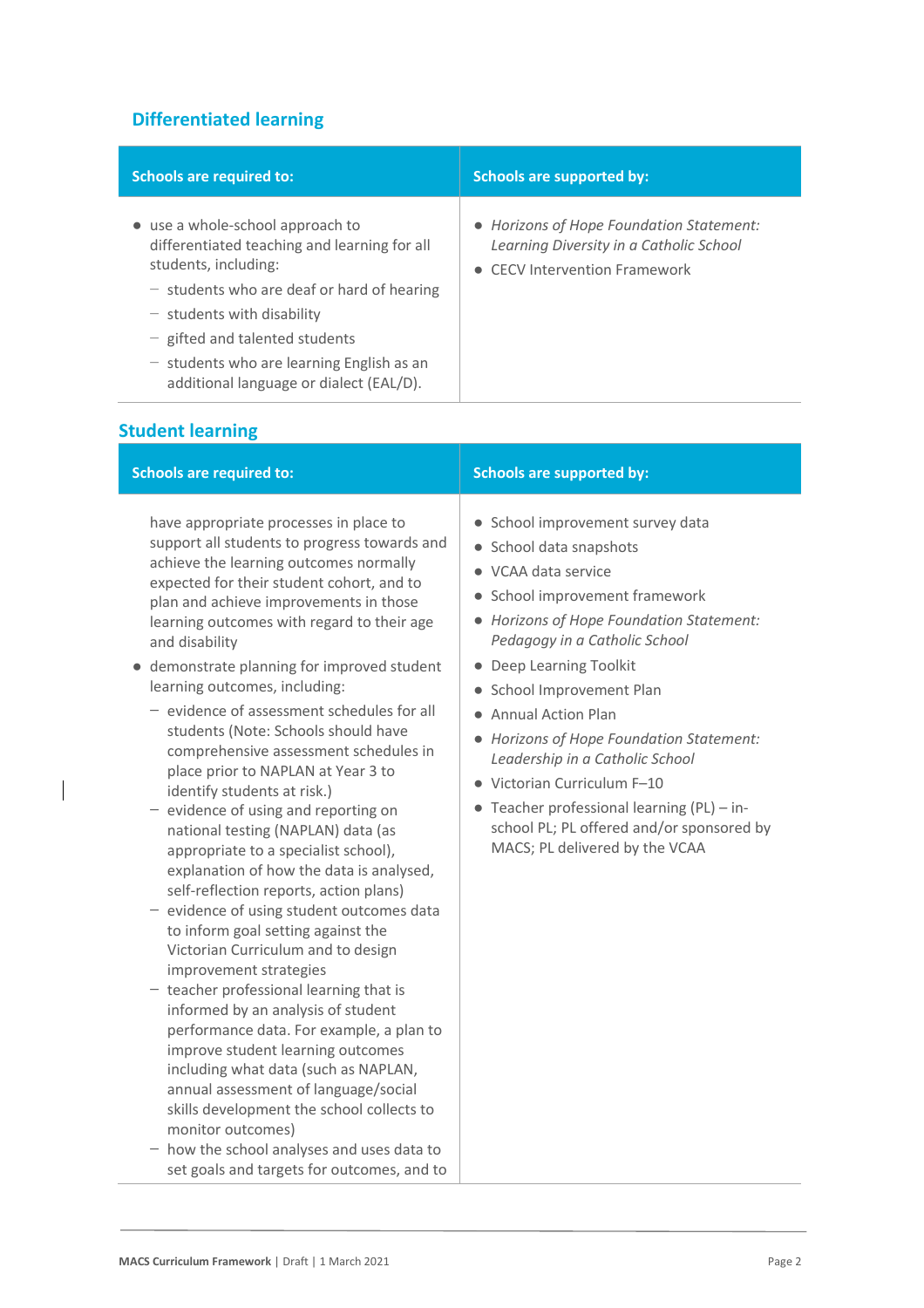design improvement strategies, including students at risk

− the development of Personalised Learning Plans, appropriate interventions or adjustments, and support groups to assist students who require additional support.

### **Assessment**

| <b>Schools are required to:</b>                                                                                                                                                                                                                                                                                                                                                                                                                                                                                                                                                                                                                                                                                                                                          | <b>Schools are supported by:</b>                                                                                                                                                                                                                                                                                                   |
|--------------------------------------------------------------------------------------------------------------------------------------------------------------------------------------------------------------------------------------------------------------------------------------------------------------------------------------------------------------------------------------------------------------------------------------------------------------------------------------------------------------------------------------------------------------------------------------------------------------------------------------------------------------------------------------------------------------------------------------------------------------------------|------------------------------------------------------------------------------------------------------------------------------------------------------------------------------------------------------------------------------------------------------------------------------------------------------------------------------------|
| Teachers are required to assess and monitor<br>student growth, learning progress and<br>achievement against the curriculum standards,<br>and within the learning and teaching program<br>in their school, as appropriate to each<br>student's age and disability.<br>Assessment and reporting practices play<br>important roles in the development of the<br>learning culture within a Catholic school.<br>Assessment is a means for leaders, teachers<br>and students to learn alongside one another, in<br>affirming progress and meeting regulatory<br>responsibilities to engage authentically with<br>students and families to identify student<br>learning progress, and opportunities for further<br>growth and development towards achieving<br>their potential. | • Horizons of Hope Foundation Statement:<br>Assessment in a Catholic School<br>Victorian Curriculum F-10<br>• Horizons of Hope Foundation Statement:<br>Learning Diversity in a Catholic School<br>Horizons of Hope Foundation Statement:<br>$\bullet$<br>Wellbeing in a Catholic School<br><b>NAPIAN</b><br>Other testing regimes |
| In every Catholic school, there is the goal of the<br>full flourishing of each student across religious,<br>physical, cognitive, social and emotional<br>domains. This multi-dimensional approach to<br>assessment of learning respects the sacred<br>dignity of the learner, and engenders a sense<br>of being valued and understood.                                                                                                                                                                                                                                                                                                                                                                                                                                   |                                                                                                                                                                                                                                                                                                                                    |

#### **Assessment principles**

*Horizons of Hope* identifies the following principles for assessment in Catholic schools:

#### **Focused on growth:**

Assessment and reporting will be relevant and timely to each learner.

Students understand their learning progress.

Students receive feedback about their challenges while forming and valuing positive attitudes towards learning.

Educators critically question the impact of their decisions on student learning.

Feedback is integral to the learning process, enabling students to self-regulate, self-assess and reflect on their own learning.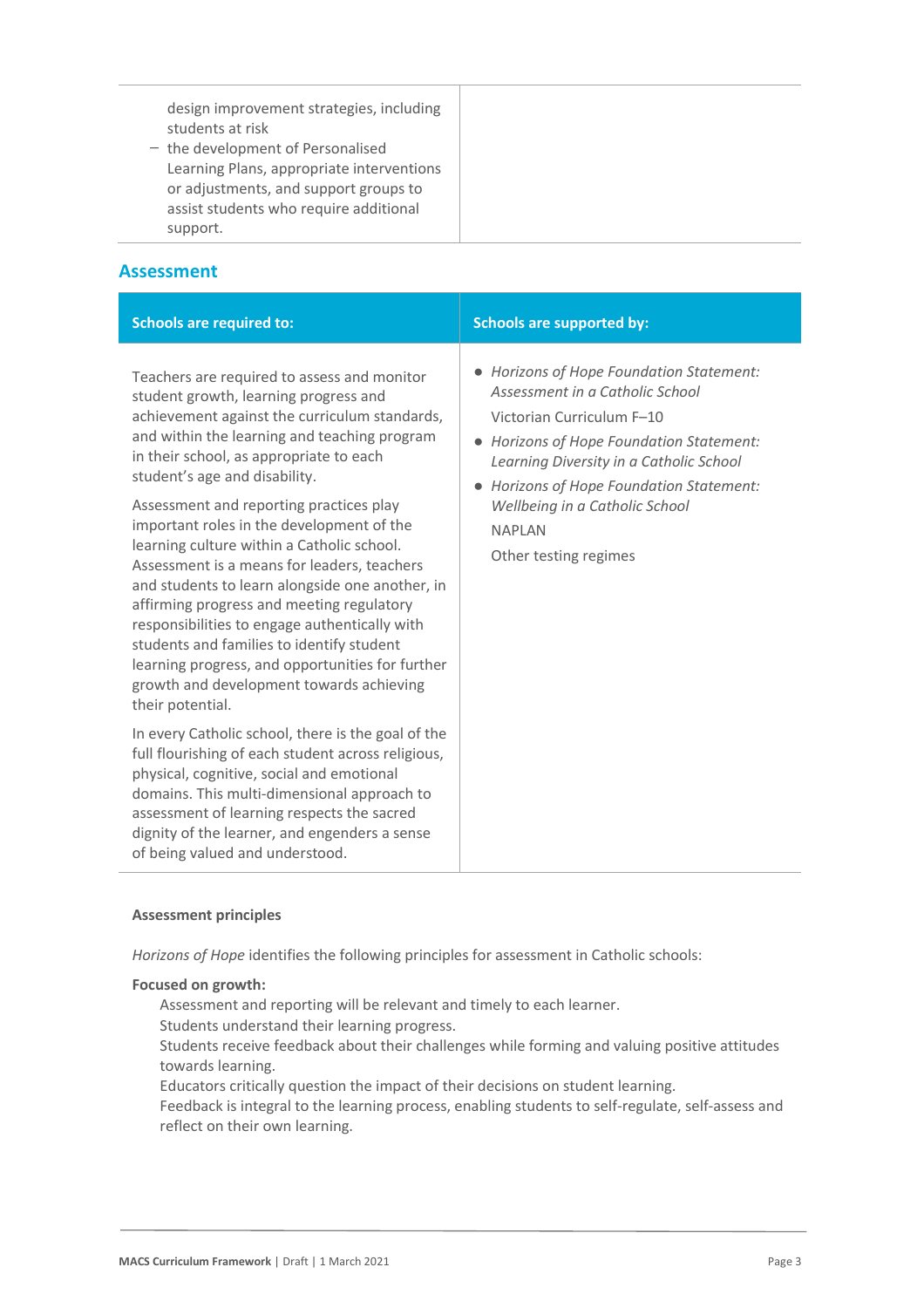#### **Relational:**

Assessment and reporting will provide a strong foundation for authentic dialogue about learning progress between teachers, students and families.

Students and teachers are both partners in the learning as the teacher constantly shapes and evolves their practice and pedagogy, while the student perseveres and progresses in response to evidence uncovered and timely feedback.

#### **Ongoing and continuous:**

Teachers are alert to the needs of students, founded on their knowledge of each student's narrative.

Assessment, feedback and data-gathering techniques are authentic, varied and diverse. Assessment of learning is continuous, allowing students to demonstrate their progress and flourish.

● Feedback is continuous, accurate and forward-focused.

St Mary's College assessment principles are further described in the *Assessment and Reporting Procedures* which include reporting on Specialist Interventions and the Expanded Curriculum.

## **Monitoring and reporting on students' performance**

| <b>Schools are required to:</b>                                                                                                                                                                                                                                                                                                    | <b>Schools are supported by:</b>                                                                                           |
|------------------------------------------------------------------------------------------------------------------------------------------------------------------------------------------------------------------------------------------------------------------------------------------------------------------------------------|----------------------------------------------------------------------------------------------------------------------------|
| provide evidence in the form of the school's<br>policies and procedures for assessing and<br>monitoring student progress and<br>achievement, and how this is reported to<br>parents and guardians                                                                                                                                  | • Reporting Student Progress and<br>Achievement: 2021 Revised Guidelines for<br>Victorian Catholic Schools<br>ICON - ePlan |
| undertake ongoing assessment, monitoring<br>and recording of all students' performance<br>and to report on performance, in writing, to<br>parents and guardians at least twice a year                                                                                                                                              |                                                                                                                            |
| include reporting on student achievement<br>against the relevant standards as outlined in<br>the Victorian Curriculum and/or other<br>curriculum frameworks                                                                                                                                                                        |                                                                                                                            |
| annual assessment of progress in students'<br>development of language and social skills.                                                                                                                                                                                                                                           |                                                                                                                            |
| In addition to written reports, it is strongly<br>advised that parents and guardians be<br>provided with opportunities to discuss their<br>child's progress with the school.                                                                                                                                                       |                                                                                                                            |
| Review of assessment and reporting practices                                                                                                                                                                                                                                                                                       |                                                                                                                            |
| A school must document the processes used to<br>review practices for assessment and reporting.<br>This information includes the ways in which<br>data about student learning progress from a<br>variety of sources is analysed to improve<br>student growth and learning progress, and to<br>guide learning and teaching programs. |                                                                                                                            |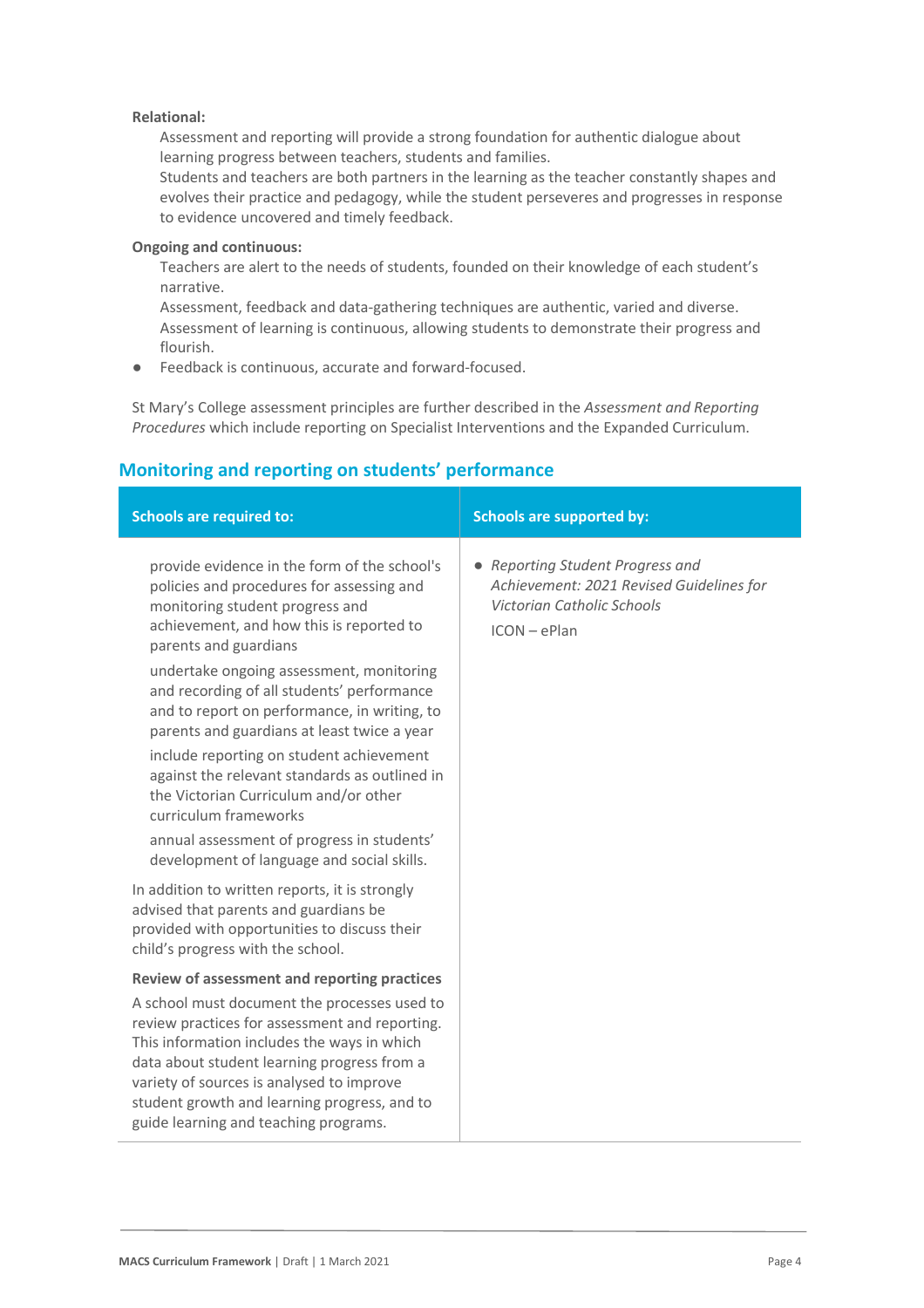| Schools must have policies and procedures in<br>place to:                                    |
|----------------------------------------------------------------------------------------------|
| maintain accurate student records                                                            |
| ensure the integrity of student assessments                                                  |
| monitor student participation, completion<br>rates and outcomes.                             |
| The policies and procedures must cover the<br>analysis of results and student participation. |

# **School performance**

| <b>Schools are required to:</b>                                                                                                                                                                                                                                                                                                                                                                                                                                             | <b>Schools are supported by:</b>                                                                                                            |
|-----------------------------------------------------------------------------------------------------------------------------------------------------------------------------------------------------------------------------------------------------------------------------------------------------------------------------------------------------------------------------------------------------------------------------------------------------------------------------|---------------------------------------------------------------------------------------------------------------------------------------------|
| monitor and report to the school community<br>on performance at least once per year<br>include a description and analysis of learning<br>outcomes achieved by their students in<br>statewide tests and examinations in which<br>the school participates for:<br>the current year<br>-<br>the previous two years if the school<br>-<br>has been established for more than<br>two years<br>include a description and analysis of rates of<br>student attendance for the year. | School surveys data<br>• School Improvement Framework (SIF) Rubric<br>School improvement framework<br>School data snapshots<br>$ICON-ePlan$ |

## **Curriculum – specific requirements**

#### **Senior secondary education**

MACSS schools delivering senior secondary courses to students are required to follow the requirements and regulations set out by the Victorian Curriculum and Assessment Authority (VCAA). This applies to the Victorian Certificate of Education (VCE), the Victorian Certificate of Applied Learning (VCAL) and Vocational Education and Training (VET).

St Mary's College is not registered to deliver senior secondary courses so students undertake these studies through the relevant partner school.

## **Remote Learning**

In the event of a pandemic such as COVID-19 which results in remote learning being required, St Mary's College will implement an adjusted learning program. This will combine the use of on-line learning, video tutorials and, where necessary, the use of written activities, appropriate for the age and development of the children, and provided to parents.

Following the return of students to onsite learning, there will be a focus on reconnecting with each student as a priority. Professional decisions will be made as to how and when:

> All students will consolidate and build confidence in the knowledge and skills achieved during remote learning